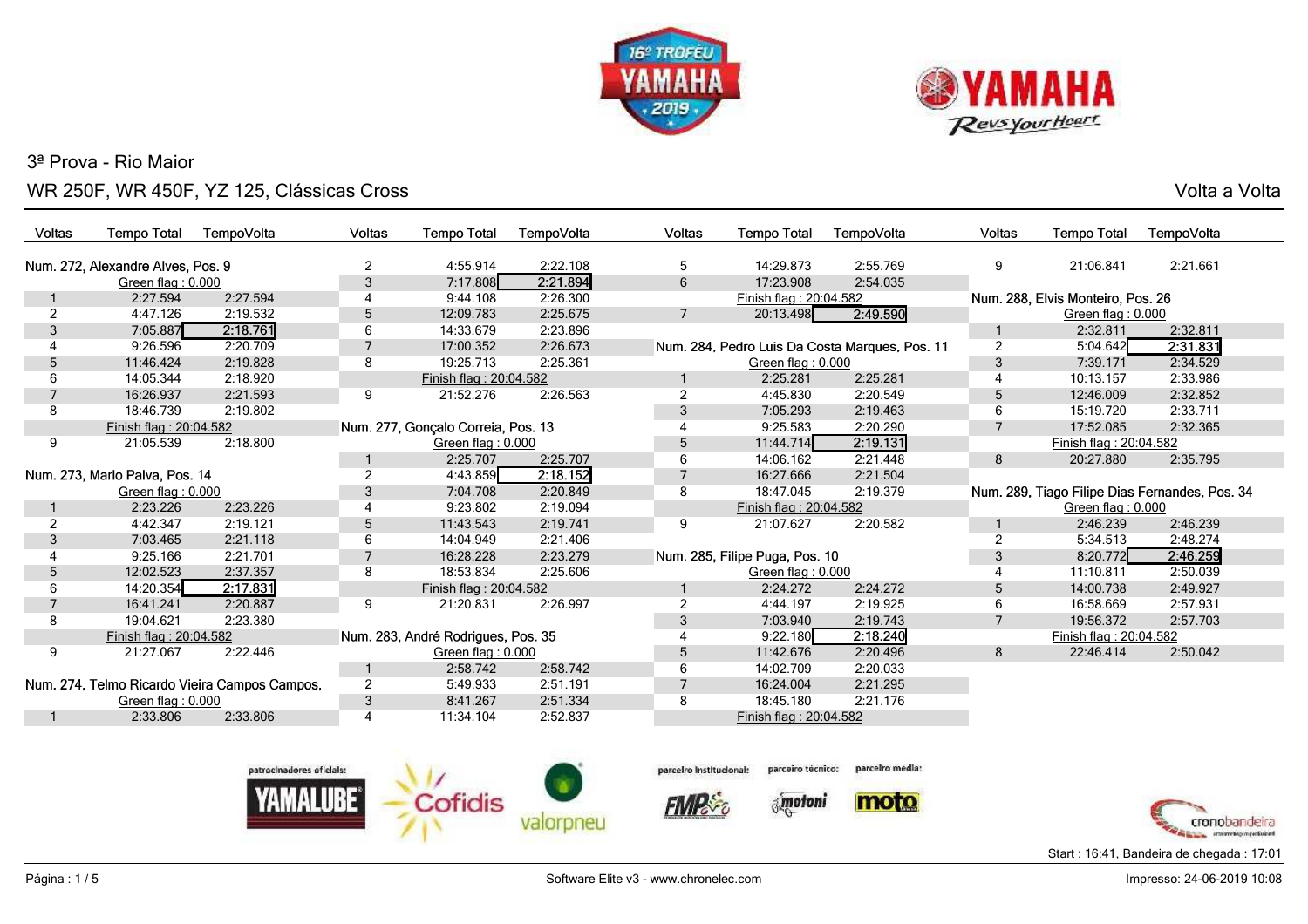



s and the state of the state of the state of the state of the state of the state  $\sim$  Volta a Volta  $\sim$ 

| Voltas                       | <b>Tempo Total</b>              | TempoVolta | Voltas                           | <b>Tempo Total</b>             | TempoVolta | Voltas    | <b>Tempo Total</b>                    | TempoVolta             | Voltas            | <b>Tempo Total</b>             | TempoVolta |
|------------------------------|---------------------------------|------------|----------------------------------|--------------------------------|------------|-----------|---------------------------------------|------------------------|-------------------|--------------------------------|------------|
|                              | Num. 371, Miguel Silva, Pos. 16 |            | $\overline{2}$                   | 5:10.406                       | 2:23.699   | 5         | 11:30.658                             | 2:25.070               |                   | Finish flag: 20:04.582         |            |
|                              | Green flag: 0.000               |            | 3                                | 7:34.833                       | 2:24.427   | 6         | 13:53.438                             | 2:22.780               | 8                 | 20:49.959                      | 2:41.114   |
|                              | 2:16.497                        | 2:16.497   |                                  | 9:58.454                       | 2:23.621   |           | 16:13.741                             | 2:20.303               |                   |                                |            |
| 2                            | 4:35.392                        | 2:18.895   | 5                                | 12:25.374                      | 2:26.920   | 8         | 18:35.051                             | 2:21.310               |                   | Num. 380, David Maria, Pos. 8  |            |
| 3                            | 6:55.672                        | 2:20.280   | 6                                | 14:52.287                      | 2:26.913   |           | Finish flag: 20:04.582                |                        |                   | Green flag: 0.000              |            |
|                              | 9:16.859                        | 2:21.187   | $\overline{7}$                   | 17:18.815                      | 2:26.528   | 9         | 20:56.975                             | 2:21.924               |                   | 2:14.125                       | 2:14.125   |
| 5                            | 11:44.229                       | 2:27.370   | 8                                | 19:42.070                      | 2:23.255   |           |                                       |                        | 2                 | 4:32.071                       | 2:17.946   |
| 6                            | 14:13.721                       | 2:29.492   |                                  | Finish flag: 20:04.582         |            |           | Num. 377, Gilberto Gregório, Pos. 22  |                        | 3                 | 7:01.029                       | 2:28.958   |
|                              | 16:45.672                       | 2:31.951   | 9                                | 22:05.262                      | 2:23.192   |           | Green flag: 0.000                     |                        |                   | 9:21.230                       | 2:20.201   |
| 8                            | 19:16.342                       | 2:30.670   |                                  |                                |            |           | 2:24.083                              | 2:24.083               | 5                 | 11:41.600                      | 2:20.370   |
| Finish flag: 20:04.582       |                                 |            | Num. 374, José Gonçalves, Pos. 2 |                                |            | 4:53.569  | 2:29.486                              | 6                      | 14:01.558         | 2:19.958                       |            |
| 9                            | 21:51.297                       | 2:34.955   |                                  | Green flag: 0.000              |            |           | 7:23.453                              | 2:29.884               |                   | 16:21.628                      | 2:20.070   |
|                              |                                 |            |                                  | 2:05.377                       | 2:05.377   |           | 9:53.573                              | 2:30.120               | 8                 | 18:42.638                      | 2:21.010   |
| Num. 372, João Braga, Pos. 5 |                                 | 2          | 4:16.762                         | 2:11.385                       | 5          | 12:26.917 | 2:33.344                              | Finish flag: 20:04.582 |                   |                                |            |
| Green flag: 0.000            |                                 | 3          | 6:28.568                         | 2:11.806                       | 6          | 14:59.403 | 2:32.486                              | 9                      | 21:04.373         | 2:21.735                       |            |
|                              | 2:12.508                        | 2:12.508   |                                  | 8:41.445                       | 2:12.877   |           | 17:28.579                             | 2:29.176               |                   |                                |            |
|                              | 4:30.174                        | 2:17.666   | 5                                | 10:55.798                      | 2:14.353   | 8         | 19:59.125                             | 2:30.546               |                   | Num. 381, João Pereira, Pos. 1 |            |
| 3                            | 6:47.355                        | 2:17.181   | 6                                | 13:10.847                      | 2:15.049   |           | Finish flag: 20:04.582                |                        | Green flag: 0.000 |                                |            |
|                              | 9:07.150                        | 2:19.795   |                                  | 15:31.598                      | 2:20.751   | 9         | 22:33.371                             | 2:34.246               |                   | 2:06.157                       | 2:06.157   |
| 5                            | 11:25.461                       | 2:18.311   | 8                                | 17:51.877                      | 2:20.279   |           |                                       |                        | 2                 | 4:17.550                       | 2:11.393   |
| 6                            | 13:43.876                       | 2:18.415   |                                  | Finish flag: 20:04.582         |            |           | Num. 378, João Paulo Janeiro, Pos. 31 |                        | 3                 | 6:29.225                       | 2:11.675   |
|                              | 16:05.236                       | 2:21.360   | 9                                | 20:14.128                      | 2:22.251   |           | Green flag: 0.000                     |                        |                   | 8:40.866                       | 2:11.641   |
| 8                            | 18:28.124                       | 2:22.888   |                                  |                                |            |           | 2:27.142                              | 2:27.142               | 5                 | 10:53.282                      | 2:12.416   |
|                              | Finish flag: 20:04.582          |            |                                  | Num. 375, Joao Roseiro, Pos. 7 |            |           | 5:01.649                              | 2:34.507               | 6                 | 13:07.846                      | 2:14.564   |
| 9                            | 20:51.429                       | 2:23.305   |                                  | Green flag: 0.000              |            | 3         | 7:36.880                              | 2:35.231               | 7                 | 15:30.929                      | 2:23.083   |
|                              |                                 |            |                                  | 2:11.838                       | 2:11.838   |           | 10:11.534                             | 2:34.654               | 8                 | 17:47.832                      | 2:16.903   |
|                              | Num. 373, João França, Pos. 20  |            | $\overline{2}$                   | 4:28.533                       | 2:16.695   | 5         | 12:49.649                             | 2:38.115               |                   | Finish flag: 20:04.582         |            |
|                              | Green flag: 0.000               |            | 3                                | 6:44.821                       | 2:16.288   | 6         | 15:29.071                             | 2:39.422               | 9                 | 20:04.583                      | 2:16.751   |
|                              | 2:46.707                        | 2:46.707   |                                  | 9:05.588                       | 2:20.767   |           | 18:08.845                             | 2:39.774               |                   |                                |            |





**FIMP** 



parcelro media:





Start : 16:41, Bandeira de chegada : 17:01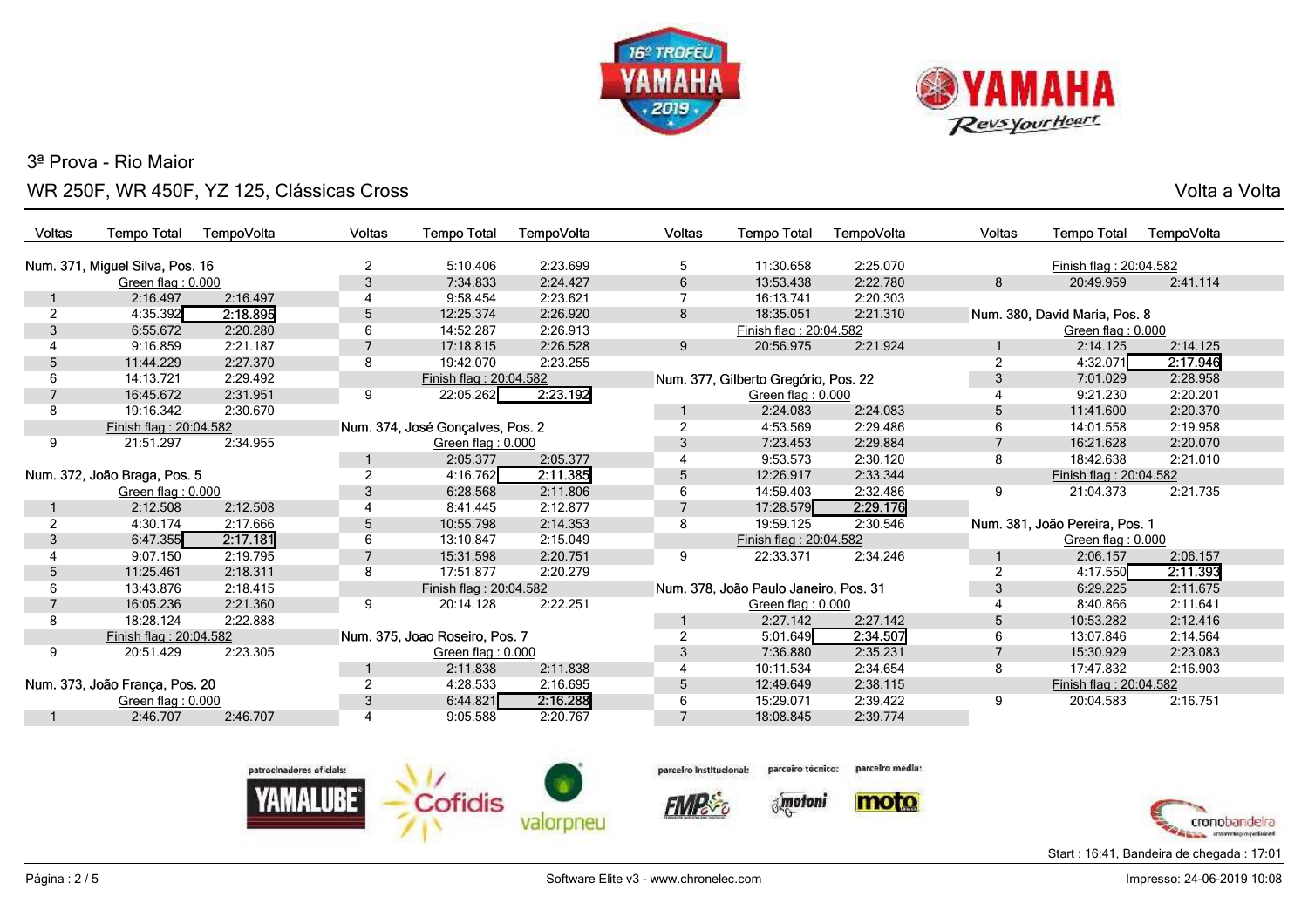



s and the state of the state of the state of the state of the state of the state  $\sim$  Volta a Volta  $\sim$ 

| Voltas                  | <b>Tempo Total</b>                | TempoVolta               | <b>Voltas</b>                    | <b>Tempo Total</b>                     | TempoVolta | Voltas                     | <b>Tempo Total</b>                  | TempoVolta      | <b>Voltas</b>     | <b>Tempo Total</b>               | TempoVolta                                    |
|-------------------------|-----------------------------------|--------------------------|----------------------------------|----------------------------------------|------------|----------------------------|-------------------------------------|-----------------|-------------------|----------------------------------|-----------------------------------------------|
|                         | Num. 382, João Rodrigues, Pos. 6  |                          |                                  | Finish flag: 20:04.582                 |            |                            | 3:07.968                            | 3:07.968        | 5                 | 11:56.462                        | 2:18.641                                      |
|                         | Green flag: 0.000                 |                          |                                  |                                        |            | $\overline{2}$             | 5:45.256                            | 2:37.288        | 6                 | 14:16.281                        | 2:19.819                                      |
|                         | 2:12.919                          | 2:12.919                 |                                  | Num. 853, Tiago Francisco, Pos. 29     |            | 3                          | 8:21.408                            | 2:36.152        | $\overline{7}$    | 16:36.944                        | 2:20.663                                      |
| 2                       | 4:31.138                          | 2:18.219                 |                                  | Green flag: 0.000                      |            | $\overline{4}$             | 10:57.670                           | 2:36.262        | 8                 | 18:55.684                        | 2:18.740                                      |
| 3                       | 6:49.981                          | 2:18.843                 | 1                                | 2:54.062                               | 2:54.062   | 5                          | 13:37.020                           | 2:39.350        |                   | Finish flag: 20:04.582           |                                               |
| $\overline{\mathbf{4}}$ | 9:11.190                          | 2:21.209                 | $\overline{2}$                   | 5:57.620                               | 3:03.558   | 6                          | 16:24.023                           | 2:47.003        | 9                 | 21:14.334                        | 2:18.650                                      |
| 5                       | 11:31.809                         | 2:20.619                 | $\mathfrak{Z}$                   | 8:18.489                               | 2:20.869   | $\overline{7}$             | 19:09.122                           | 2:45.099        |                   |                                  |                                               |
| 6                       | 13:52.969                         | 2:21.160                 | 4                                | 10:42.762                              | 2:24.273   |                            | Finish flag: 20:04.582              |                 |                   | Num. 867, Liberio Viana, Pos. 24 |                                               |
|                         | 16:13.380                         | 2:20.411                 | 5                                | 13:09.236                              | 2:26.474   | 8<br>21:55.622<br>2:46.500 |                                     |                 | Green flag: 0.000 |                                  |                                               |
| 8                       | 18:33.053                         | 2:19.673                 | 6                                | 15:42.124                              | 2:32.888   |                            |                                     |                 | -1                | 2:53.123                         | 2:53.123                                      |
|                         | Finish flag: 20:04.582            |                          | $\overline{7}$                   | 18:11.417                              | 2:29.293   |                            | Num. 861, Gonçalo Espenica, Pos. 15 |                 | $\overline{2}$    | 5:22.925                         | 2:29.802                                      |
| 9                       | 20:55.262                         | 2:22.209                 |                                  | Finish flag: 20:04.582                 |            |                            | Green flag: 0.000                   |                 | 3                 | 7:52.137                         | 2:29.212                                      |
|                         |                                   |                          | 8                                | 20:43.300                              | 2:31.883   |                            | 2:53.296                            | 2:53.296        | $\overline{4}$    | 10:21.662                        | 2:29.525                                      |
|                         | Num. 384, Filipe Morgado, Pos. 30 |                          |                                  |                                        |            | $\overline{2}$             | 5:50.316                            | 2:57.020        | 5                 | 12:46.923                        | 2:25.261                                      |
| Green flag: 0.000       |                                   |                          | Num. 855, Sergio Simoes, Pos. 18 |                                        | 3          | 8:04.461                   | 2:14.145                            | 6               | 15:15.524         | 2:28.601                         |                                               |
|                         | 2:20.599                          | 2:20.599                 |                                  | Green flag: 0.000                      |            | $\overline{4}$             | 10:21.683                           | 2:17.222        | $\overline{7}$    | 17:45.336                        | 2:29.812                                      |
| $\overline{2}$          | 4:48.379                          | 2:27.780                 | 1                                | 2:51.595                               | 2:51.595   | 5                          | 12:38.091                           | 2:16.408        |                   | Finish flag: 20:04.582           |                                               |
| 3                       | 7:16.405                          | 2:28.026                 | 2                                | 5:13.140                               | 2:21.545   | 6                          | 14:55.003                           | 2:16.912        | 8                 | 20:17.431                        | 2:32.095                                      |
| 4                       | 9:49.333                          | 2:32.928                 | 3                                | 7:35.470                               | 2:22.330   | $\overline{7}$             | 17:13.871                           | 2:18.868        |                   |                                  |                                               |
| 5                       | 12:25.942                         | 2:36.609                 |                                  | 9:59.528                               | 2:24.058   | 8                          | 19:32.806                           | 2:18.935        |                   |                                  |                                               |
| 6                       | 15:07.661                         | 2:41.719                 | 5                                | 12:24.574                              | 2:25.046   |                            | Finish flag: 20:04.582              |                 |                   |                                  |                                               |
| $\overline{7}$          | 18:09.710                         | 3:02.049                 | 6                                | 14:46.948                              | 2:22.374   | 9                          | 21:49.772                           | 2:16.966        |                   |                                  |                                               |
|                         | Finish flag: 20:04.582            |                          | $\overline{7}$                   | 17:10.779                              | 2:23.831   |                            |                                     |                 |                   |                                  |                                               |
| 8                       | 20:48.406                         | 2:38.696                 | 8                                | 19:31.734                              | 2:20.955   |                            | Num. 866, Carlos Sousa, Pos. 12     |                 |                   |                                  |                                               |
|                         |                                   |                          |                                  | Finish flag: 20:04.582                 |            |                            | Green flag: 0.000                   |                 |                   |                                  |                                               |
|                         | Num. 851, Rodrigo Filipe, Pos. 36 |                          | 9                                | 21:55.396                              | 2:23.662   | 1                          | 2:44.450                            | 2:44.450        |                   |                                  |                                               |
|                         | Green flag: 0.000                 |                          |                                  |                                        |            | $\overline{2}$             | 5:00.060                            | 2:15.610        |                   |                                  |                                               |
|                         | 2:54.017                          | 2:54.017                 |                                  | Num. 859, Bernardo Figueiredo, Pos. 33 |            | 3                          | 7:18.841                            | 2:18.781        |                   |                                  |                                               |
| 2                       | 5:28.157                          | 2:34.140                 |                                  | Green flag: $0.000$                    |            | 4                          | 9:37.821                            | 2:18.980        |                   |                                  |                                               |
|                         |                                   |                          |                                  |                                        |            |                            |                                     |                 |                   |                                  |                                               |
|                         |                                   | patrocinadores oficials: |                                  |                                        |            | parceiro Institucional:    | parceiro tecnico:                   | parcelro media: |                   |                                  |                                               |
|                         |                                   |                          |                                  | <b>Cofidis</b>                         |            |                            | motoni                              | moto            |                   |                                  |                                               |
|                         |                                   |                          |                                  |                                        |            |                            |                                     |                 |                   |                                  | cronobandeira<br>erneave trapers per finitest |

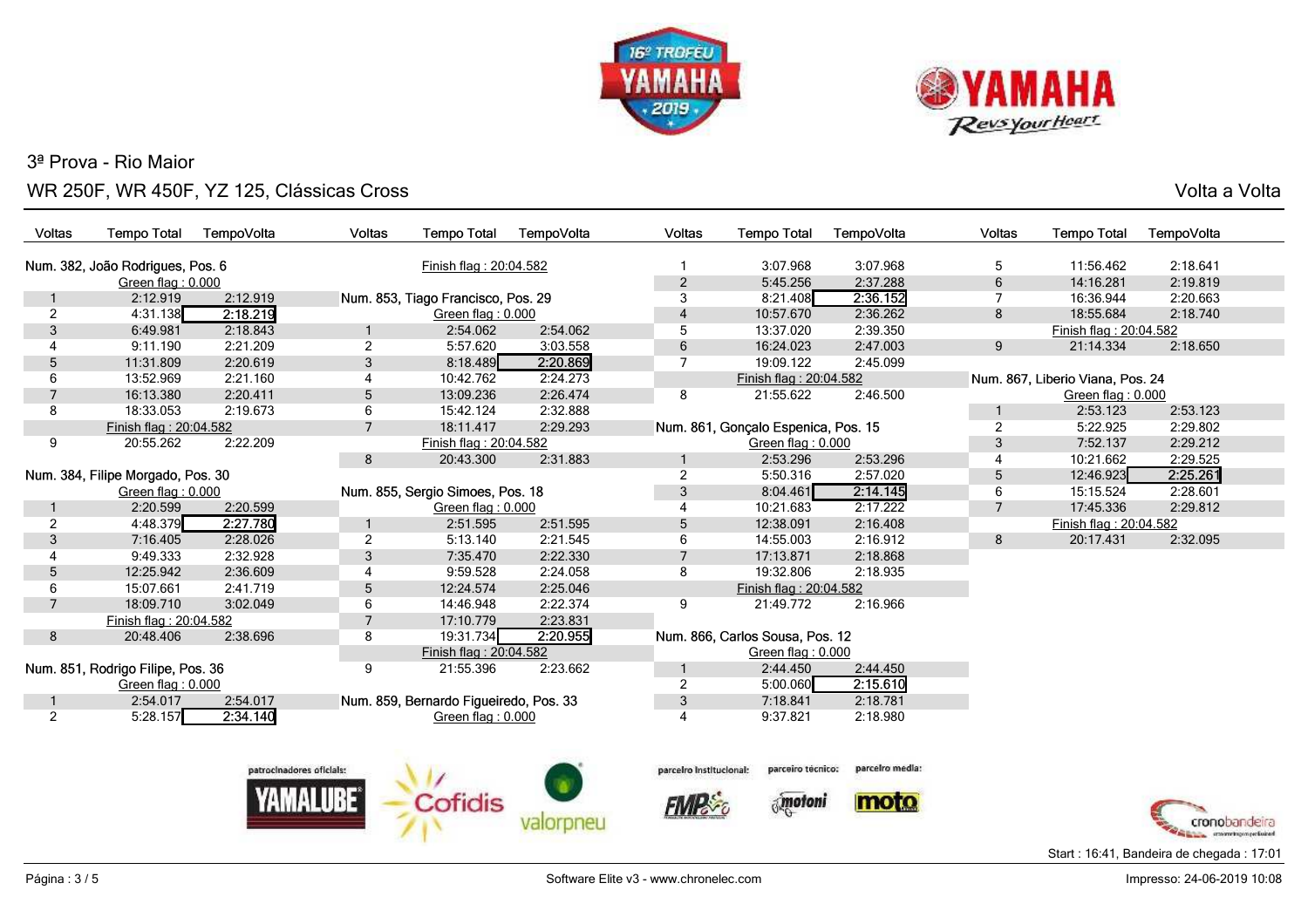



s and the state of the state of the state of the state of the state of the state  $\sim$  Volta a Volta  $\sim$ 

| <b>Voltas</b>                    | <b>Tempo Total</b>                  | TempoVolta     | Voltas                          | <b>Tempo Total</b>                  | TempoVolta     | <b>Voltas</b>     | <b>Tempo Total</b>                      | TempoVolta | Voltas                           | <b>Tempo Total</b>     | TempoVolta                                      |
|----------------------------------|-------------------------------------|----------------|---------------------------------|-------------------------------------|----------------|-------------------|-----------------------------------------|------------|----------------------------------|------------------------|-------------------------------------------------|
|                                  | Num. 871, Nelson Vassalo, Pos. 25   |                | 3                               | 7:06.186                            | 2:14.824       | 6                 | 15:42.249                               | 2:36.839   |                                  |                        | Num. 960, Francisco Maria Vicente Pedrosa, Pos. |
|                                  | Green flag: 0.000                   |                | 4                               | 9:22.892                            | 2:16.706       | $\overline{7}$    | 18:20.916                               | 2:38.667   |                                  | Green flag: 0.000      |                                                 |
|                                  | 2:58.365                            | 2:58.365       | 5                               | 11:40.251                           | 2:17.359       |                   | Finish flag: 20:04.582                  |            |                                  | 2:49.090               | 2:49.090                                        |
| $\overline{2}$                   | 5:24.769                            | 2:26.404       | 6                               | 13:53.817                           | 2:13.566       | 8                 | 20:58.711                               | 2:37.795   | $\overline{2}$                   | 5:26.512               | 2:37.422                                        |
| 3                                | 7:53.806                            | 2:29.037       | 7                               | 16:06.613                           | 2:12.796       |                   |                                         |            | 3                                | 7:59.063               | 2:32.551                                        |
| 4                                | 10:23.200                           | 2:29.394       | 8                               | 18:18.704                           | 2:12.091       |                   | Num. 954, Xavier Albino, Pos. 23        |            |                                  | 10:30.974              | 2:31.911                                        |
| 5                                | 12:50.862                           | 2:27.662       |                                 | Finish flag: 20:04.582              |                | Green flag: 0.000 |                                         |            | 5                                | 12:58.521              | 2:27.547                                        |
| 6                                | 15:22.026                           | 2:31.164       | 9                               | 20:43.911                           | 2:25.207       |                   | 2:39.390                                | 2:39.390   | 6                                | 15:29.567              | 2:31.046                                        |
| $\overline{7}$                   | 17:53.935                           | 2:31.909       |                                 |                                     |                | 2                 | 5:02.522                                | 2:23.132   | $\overline{7}$                   | 18:01.560              | 2:31.993                                        |
| Finish flag: 20:04.582           |                                     |                | Num. 952, Gonçalo Carmo, Pos. 4 |                                     |                | 7:51.103          | 2:48.581                                |            | Finish flag: 20:04.582           |                        |                                                 |
| 8                                | 20:27.241<br>2:33.306               |                |                                 | Green flag: 0.000                   |                | 3                 | 10:17.547                               | 2:26.444   | 8                                | 20:33.152              | 2:31.592                                        |
|                                  |                                     |                |                                 | 2:33.429                            | 2:33.429       | 5                 | 12:44.438                               | 2:26.891   |                                  |                        |                                                 |
| Num. 872, Manuel Sérgio, Pos. 21 |                                     | $\overline{2}$ | 4:47.464                        | 2:14.035                            | 6              | 15:12.197         | 2:27.759                                |            | Num. 964, Tomás Godinho, Pos. 19 |                        |                                                 |
| Green flag: 0.000                |                                     | 3              | 7:04.691                        | 2:17.227                            | $\overline{7}$ | 17:39.034         | 2:26.837                                |            | Green flag: 0.000                |                        |                                                 |
|                                  | 2:56.579                            | 2:56.579       | 4                               | 9:19.265                            | 2:14.574       |                   | Finish flag: 20:04.582                  |            |                                  | 2:37.120               | 2:37.120                                        |
| $\overline{2}$                   | 5:23.299                            | 2:26.720       | 5                               | 11:36.564                           | 2:17.299       | 8                 | 20:11.450                               | 2:32.416   | $\overline{2}$                   | 4:59.564               | 2:22.444                                        |
| 3                                | 7:48.602                            | 2:25.303       | 6                               | 13:52.456                           | 2:15.892       |                   |                                         |            | 3                                | 7:22.708               | 2:23.144                                        |
| 4                                | 10:11.163                           | 2:22.561       |                                 | 16:06.045                           | 2:13.589       |                   | Num. 956, Duarte Flores Flores, Pos. 27 |            | 4                                | 9:46.931               | 2:24.223                                        |
| 5                                | 12:29.596                           | 2:18.433       | 8                               | 18:18.258                           | 2:12.213       |                   | Green flag: 0.000                       |            | 5                                | 12:12.150              | 2:25.219                                        |
| 6                                | 14:48.371                           | 2:18.775       |                                 | Finish flag: 20:04.582              |                |                   | 2:38.224                                | 2:38.224   | 6                                | 14:38.779              | 2:26.629                                        |
|                                  | 17:19.011                           | 2:30.640       | 9                               | 20:49.079                           | 2:30.821       | $\overline{2}$    | 5:36.628                                | 2:58.404   | $\overline{7}$                   | 17:05.825              | 2:27.046                                        |
| 8                                | 19:42.577                           | 2:23.566       |                                 |                                     |                | 3                 | 8:04.085                                | 2:27.457   | 8                                | 19:30.453              | 2:24.628                                        |
|                                  | Finish flag: 20:04.582              |                |                                 | Num. 953, Carolina Lidório, Pos. 32 |                |                   | 10:31.731                               | 2:27.646   |                                  | Finish flag: 20:04.582 |                                                 |
| 9                                | 22:06.286                           | 2:23.709       |                                 | Green flag: 0.000                   |                | 5                 | 12:58.921                               | 2:27.190   | 9                                | 21:56.944              | 2:26.491                                        |
|                                  |                                     |                |                                 | 2:48.475                            | 2:48.475       | 6                 | 15:25.967                               | 2:27.046   |                                  |                        |                                                 |
|                                  | Num. 951, Bernardo Passanha, Pos. 3 |                | $\overline{2}$                  | 5:22.958                            | 2:34.483       |                   | 17:57.431                               | 2:31.464   |                                  |                        |                                                 |
|                                  | Green flag: 0.000                   |                | 3                               | 7:56.692                            | 2:33.734       |                   | Finish flag: 20:04.582                  |            |                                  |                        |                                                 |
|                                  | 2:34.341                            | 2:34.341       | 4                               | 10:30.330                           | 2:33.638       | 8                 | 20:28.555                               | 2:31.124   |                                  |                        |                                                 |
| 2                                | 4:51.362                            | 2:17.021       | 5                               | 13:05.410                           | 2:35.080       |                   |                                         |            |                                  |                        |                                                 |
|                                  |                                     |                |                                 |                                     |                |                   |                                         |            |                                  |                        |                                                 |
|                                  |                                     |                |                                 |                                     |                |                   |                                         |            |                                  |                        |                                                 |



parceiro técnico: parceiro Institucional:

**FIMP** 



parcelro media:





Start : 16:41, Bandeira de chegada : 17:01